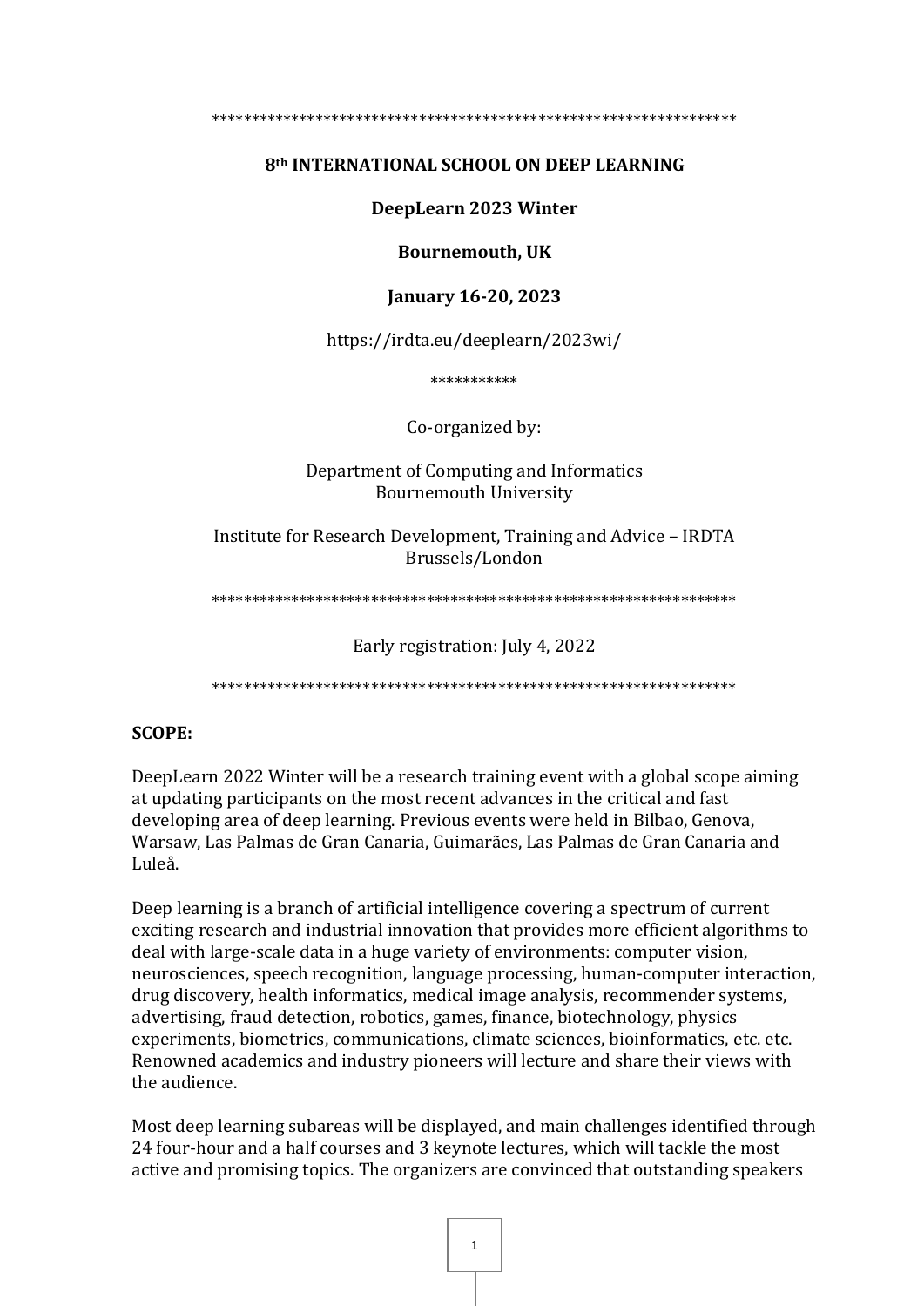will attract the brightest and most motivated students. Face to face interaction and networking will be main ingredients of the event. It will be also possible to fully participate in vivo remotely.

An open session will give participants the opportunity to present their own work in progress in 5 minutes. Moreover, there will be two special sessions with industrial and recruitment profiles.

## **ADDRESSED TO:**

Graduate students, postgraduate students and industry practitioners will be typical profiles of participants. However, there are no formal pre-requisites for attendance in terms of academic degrees, so people less or more advanced in their career will be welcome as well. Since there will be a variety of levels, specific knowledge background may be assumed for some of the courses. Overall, DeepLearn 2023 Winter is addressed to students, researchers and practitioners who want to keep themselves updated about recent developments and future trends. All will surely find it fruitful to listen to and discuss with major researchers, industry leaders and innovators.

# **VENUE:**

DeepLearn 2023 Winter will take place in Bournemouth, a coastal resort town on the south coast of England. The venue will be:

Talbot Campus Bournemouth University

https://www.bournemouth.ac.uk/about/contact-us/directions-maps/directions-ourtalbot-campus

## **STRUCTURE:**

3 courses will run in parallel during the whole event. Participants will be able to freely choose the courses they wish to attend as well as to move from one to another.

Full live online participation will be possible. However, the organizers highlight the importance of face to face interaction and networking in this kind of research training event.

## **KEYNOTE SPEAKERS:**

Yi Ma (University of California, Berkeley), CTRL: Closed-Loop Data Transcription via Rate Reduction

Daphna Weinshall (Hebrew University of Jerusalem), Curriculum Learning in Deep **Networks** 

Eric P. Xing (Carnegie Mellon University), It Is Time for Deep Learning to Understand Its Expense Bills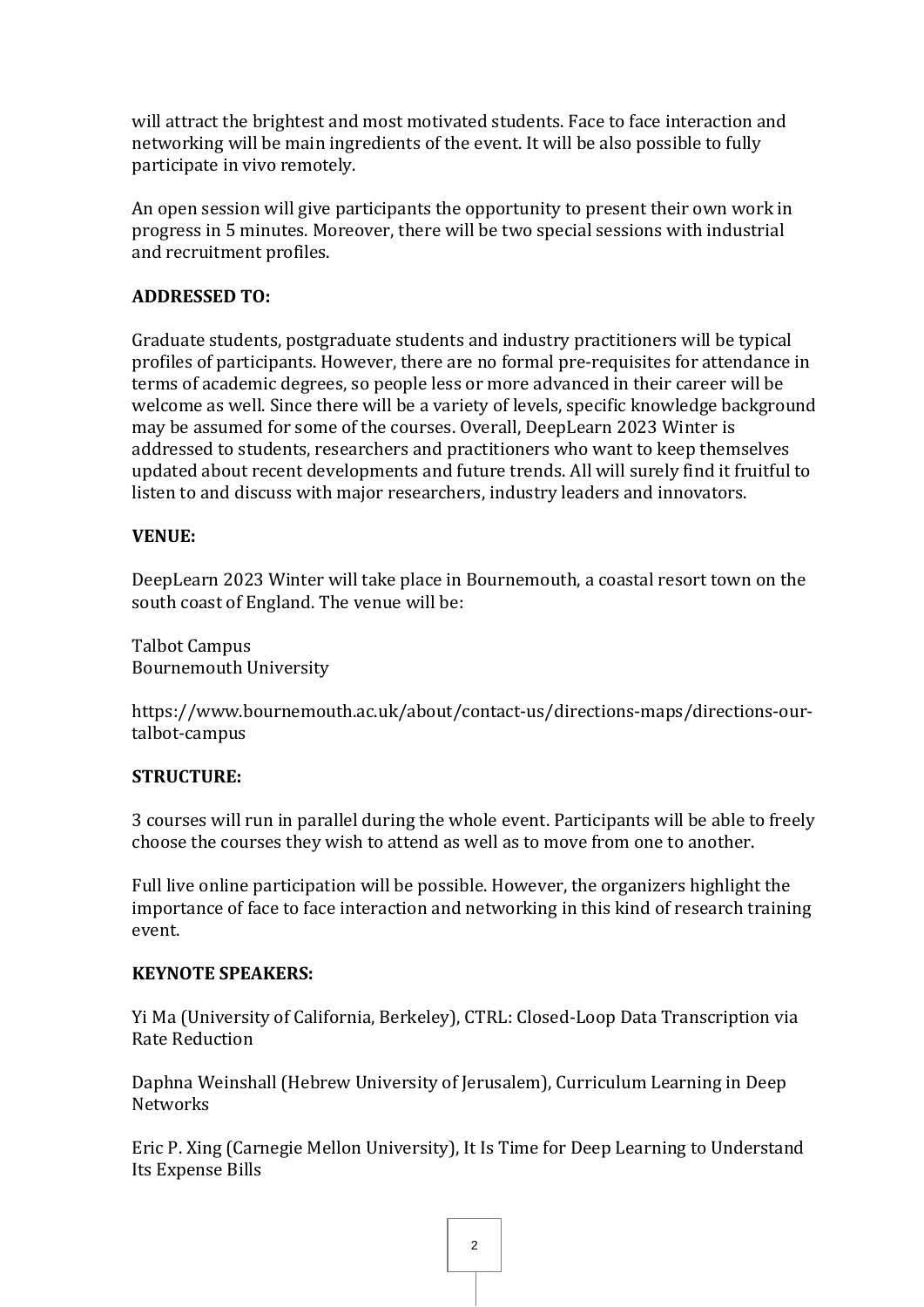#### **PROFESSORS AND COURSES:** (to be completed)

Mohammed Bennamoun (University of Western Australia), [intermediate/advanced] Deep Learning for 3D Vision

Matias Carrasco Kind (University of Illinois, Urbana-Champaign), [intermediate] Anomaly Detection

Nitesh Chawla (University of Notre Dame), [introductory/intermediate] Graph Representation Learning

Seungjin Choi (Intellicode), [introductory/intermediate] Bayesian Optimization over Continuous, Discrete, or Hybrid Spaces

Sumit Chopra (New York University), [intermediate] Deep Learning in Healthcare

Luc De Raedt (KU Leuven), [introductory/intermediate] Statistical Relational and Neurosymbolic AI

Marco Duarte (University of Massachusetts, Amherst), [introductory/intermediate] Explainable Machine Learning

João Gama (University of Porto), [introductory] Learning from Data Streams: Challenges, Issues, and Opportunities

Claus Horn (Zurich University of Applied Sciences), [intermediate] Deep Learning for Biotechnology

Zhiting Hu (University of California, San Diego) & Eric P. Xing (Carnegie Mellon University), [intermediate/advanced] A "Standard Model" for Machine Learning with All Experiences

Nathalie Japkowicz (American University), [intermediate/advanced] Learning from Class Imbalances

Gregor Kasieczka (University of Hamburg), [introductory/intermediate] Deep Learning Fundamental Physics: Rare Signals, Unsupervised Anomaly Detection, and Generative Models

Karen Livescu (Toyota Technological Institute at Chicago), [intermediate/advanced] Speech Processing: Automatic Speech Recognition and beyond *(to be confirmed)*

David McAllester (Toyota Technological Institute at Chicago), [intermediate/advanced] Information Theory for Deep Learning

Dhabaleswar K. Panda (Ohio State University), [intermediate] Exploiting Highperformance Computing for Deep Learning: Why and How?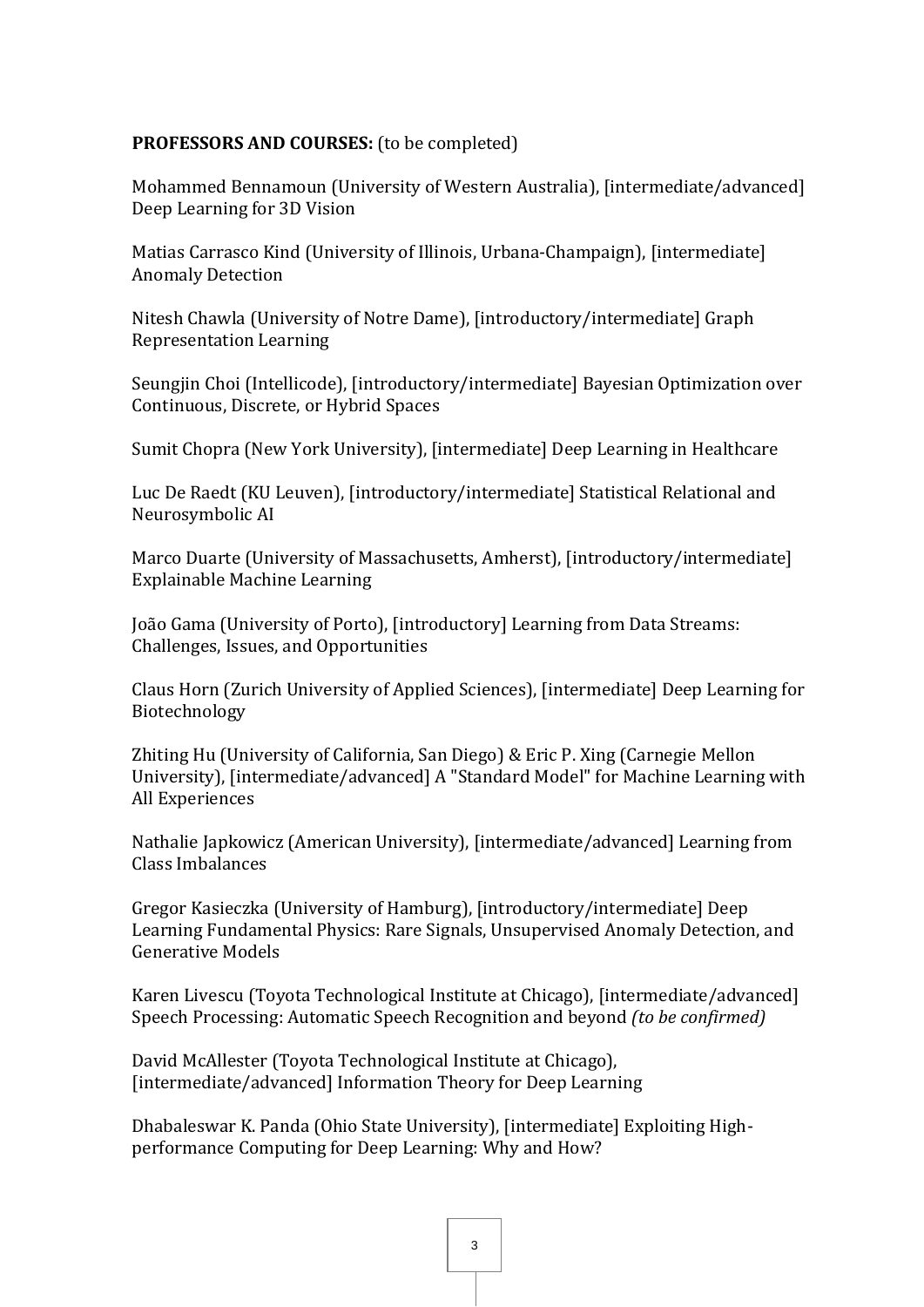Fabio Roli (University of Cagliari), [introductory/intermediate] Adversarial Machine Learning

Richa Singh (Indian Institute of Technology Jodhpur), [introductory/intermediate] Trusted AI

Kunal Talwar (Apple), [introductory/intermediate] Foundations of Differentially Private Learning

Tinne Tuytelaars (KU Leuven), [introductory/intermediate] Continual Learning in Deep Neural Networks

Lyle Ungar (University of Pennsylvania), [intermediate] Natural Language Processing using Deep Learning

Bram van Ginneken (Radboud University Medical Center), [introductory/intermediate] Deep Learning for Medical Image Analysis

Yu-Dong Zhang (University of Leicester), [introductory/intermediate] Convolutional Neural Networks and Their Applications to COVID-19 Diagnosis

## **OPEN SESSION:**

An open session will collect 5-minute voluntary presentations of work in progress by participants. They should submit a half-page abstract containing the title, authors, and summary of the research to david@irdta.eu by January 8, 2023.

## **INDUSTRIAL SESSION:**

A session will be devoted to 10-minute demonstrations of practical applications of deep learning in industry. Companies interested in contributing are welcome to submit a 1-page abstract containing the program of the demonstration and the logistics needed. People in charge of the demonstration must register for the event. Expressions of interest have to be submitted to david@irdta.eu by January 8, 2023.

## **EMPLOYER SESSION:**

Organizations searching for personnel well skilled in deep learning will have a space reserved for one-to-one contacts. It is recommended to produce a 1-page .pdf leaflet with a brief description of the company and the profiles looked for to be circulated among the participants prior to the event. People in charge of the search must register for the event. Expressions of interest have to be submitted to david@irdta.eu by January 8, 2023.

## **ORGANIZING COMMITTEE:**

Rashid Bakirov (Bournemouth, local co-chair) Nan Jiang (Bournemouth, local co-chair) Carlos Martín-Vide (Tarragona, program chair)